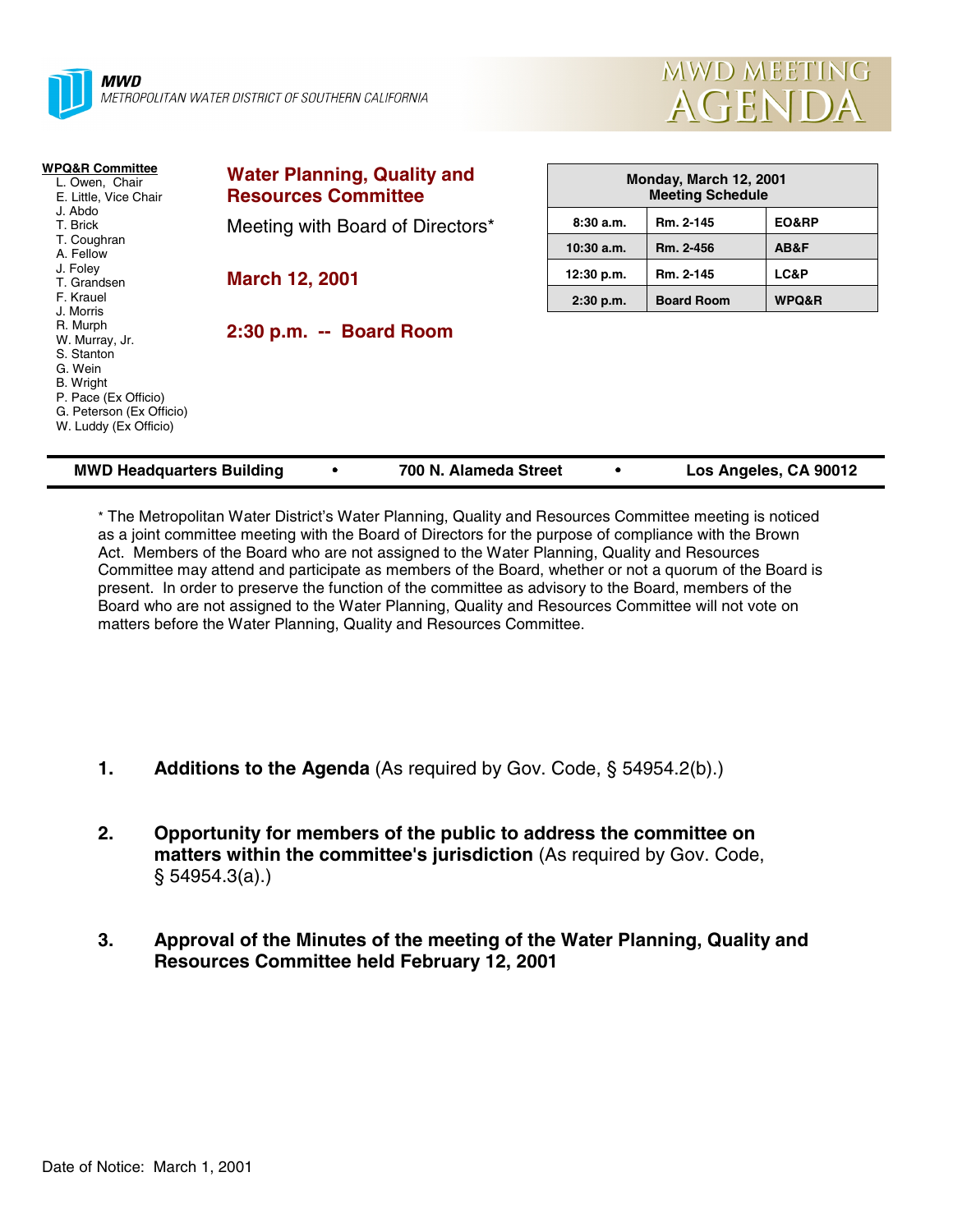## **4. OTHER MATTERS**

6Fb. Discussion of Bay-Delta related issues; including progress on developing and implementing the CALFED program; potential litigation regarding the EIR/EIS for the CALFED program and the EIR for the Monterey Amendments to the State Water Contract; and State Water Resources Control Board's Phase 8 hearings to allocate responsibility to meet Bay-Delta environmental obligations. (LC&P, WPQ&R) **[Any discussion of litigation will be held in closed session. Conference with legal counsel—(1) existing litigation; parties: water right holders in Bay-Delta watershed; to be heard in closed session pursuant to Gov. Code § 54956.9(a); (2) initiation of litigation (one potential case); to be heard in closed session pursuant to Gov. Code § 54956.9(c)]**

## **5. CONSENT CALENDAR ITEMS – ACTION**

**8-7** Authorize entering into agreements with GeoPentech to perform feasibility investigations of the Chuckwalla Groundwater Basin and Kennedy Jenks/Todd to perform additional aquifer tests in the Hayfield Groundwater Basin. (LC&P, WPQ&R)

## **6. OTHER BOARD ITEMS – ACTION**

- 9-6 Authorize entering into (1) an agreement with San Bernardino Valley Municipal Water District to coordinate the use of facilities and State Water Project supplies, and (2) Principles of Agreement with Kern Delta Water District to proceed with feasibility and environmental studies and final negotiations on a dry-year supply program. (WPQ&R) **(To be mailed separately)**
- **9-8** Authorize entering into an environmental water account agreement with the California Department of Water Resources to purchase water stored in Metropolitan's Semitropic account. (WPQ&R)

# **7. BOARD INFORMATION ITEMS**

**10-4** Report on member agencies' recommendations for Metropolitan's Water Conservation Program. (WPQ&R)